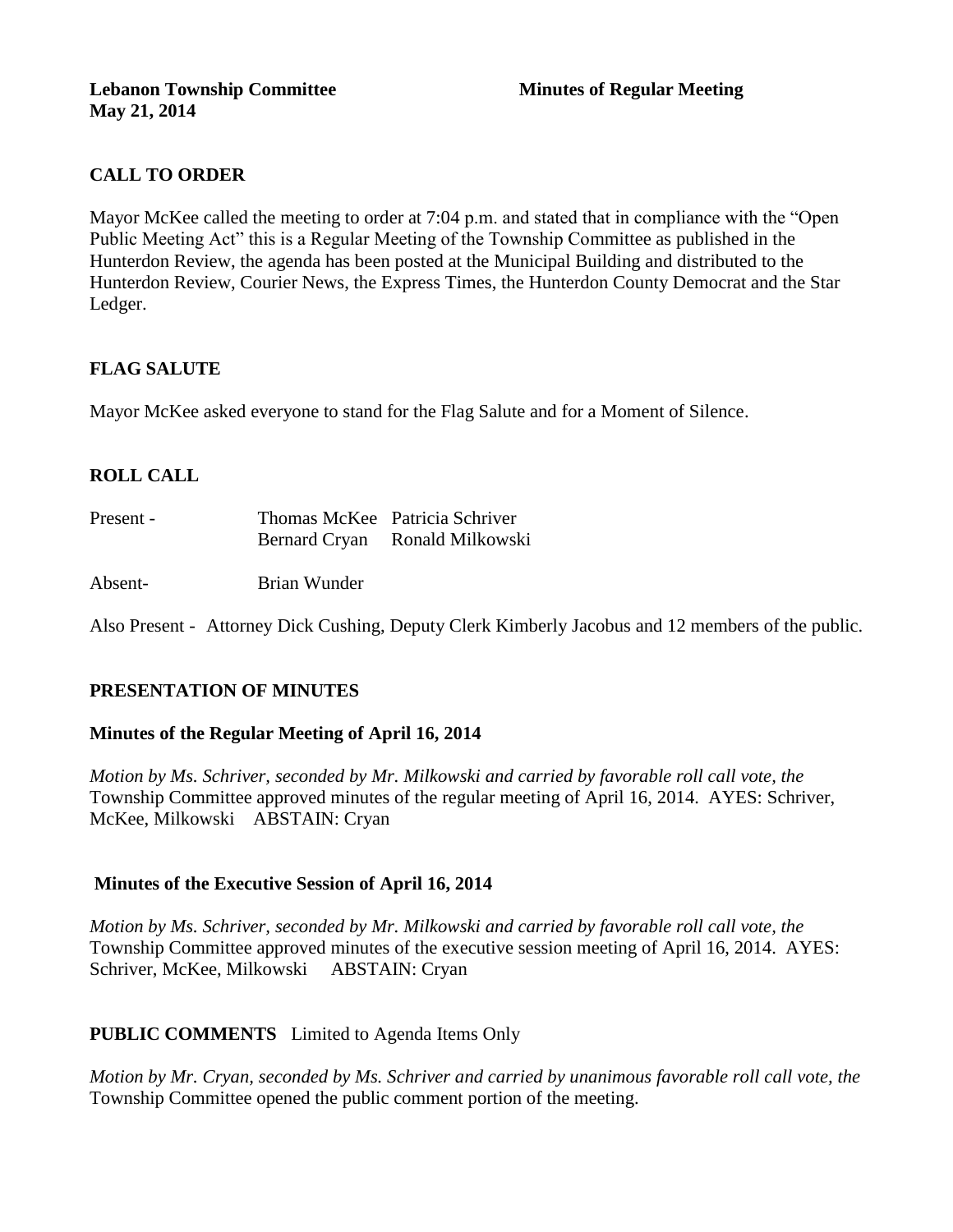LTCM 6/22/2014 Page 2 of 8

Mr. Victor Hoffman –Buffalo Hollow Road Mr. Hoffman stated that under new business there is a request for re-bidding of a pick-up truck for the DPW. Mr. Hoffman wondered if that was something that they could forego this year due to the budget.

*Motion by Ms. Schriver, seconded by Mr. Cryan and carried by unanimous favorable roll call vote, the*  Township Committee closed the public comment portion of the meeting.

# **PROCLAMATION**

*Motion by Ms. Schriver, seconded by Mr. Cryan and carried by unanimous favorable roll call vote, the*  Township Committee approved the Relay for Life Proclamation as written below.

#### **TOWNSHIP OF LEBANON COUNTY OF HUNTERDON STATE OF NEW JERSEY**

## **RELAY FOR LIFE OF HUNTERDON PROCLAMATION**

WHEREAS, Relay For Life is the signature activity of the American Cancer Society and celebrates cancer survivors and caregivers, remembers loved ones lost to the disease, and empowers individuals and communities to come together to recognize and fight back against cancer; and WHEREAS, money raised during Relay For Life of Hunterdon supports the American Cancer Society's mission of saving lives and creating a world with less cancer and more birthdays – by helping people stay well, by helping people get well, by finding cures for cancer and by fighting back; and WHEREAS, Relay For Life helped fund more than \$150 million in cancer research last year; NOW, THEREFORE, BE IT RESOLVED, that the Township Committee of the Township of Lebanon

does hereby proclaim June  $13<sup>th</sup>$  and  $14<sup>th</sup>$  of 2014 as,

## "RELAY FOR LIFE DAYS"

in Hunterdon County and encourage citizens to participate in the Relay For Life event at Hunterdon Central High School on June  $13<sup>th</sup>$  to  $14<sup>th</sup>$ , 2014.

## **RESOLUTION NO. 41-2014 – Redemption of Tax Sale Certificate**

*Motion by Ms. Schriver, seconded by Mr. Cryan and carried by unanimous favorable roll call vote, the*  Township Committee approved Resolution No. 41-2014 as written below.

#### **TOWNSHIP OF LEBANON COUNTY OF HUNTERDON STATE OF NEW JERSEY RESOLUTION NO. 41-2014**

#### **REDEMPTION OF TAX SALE CERTIFICATE**

WHEREAS the Tax Collector did sell a Tax Sale Certificate #201305 on October 11<sup>th</sup> 2013 to US Bank Cust for Pro Capital III, LLC, and,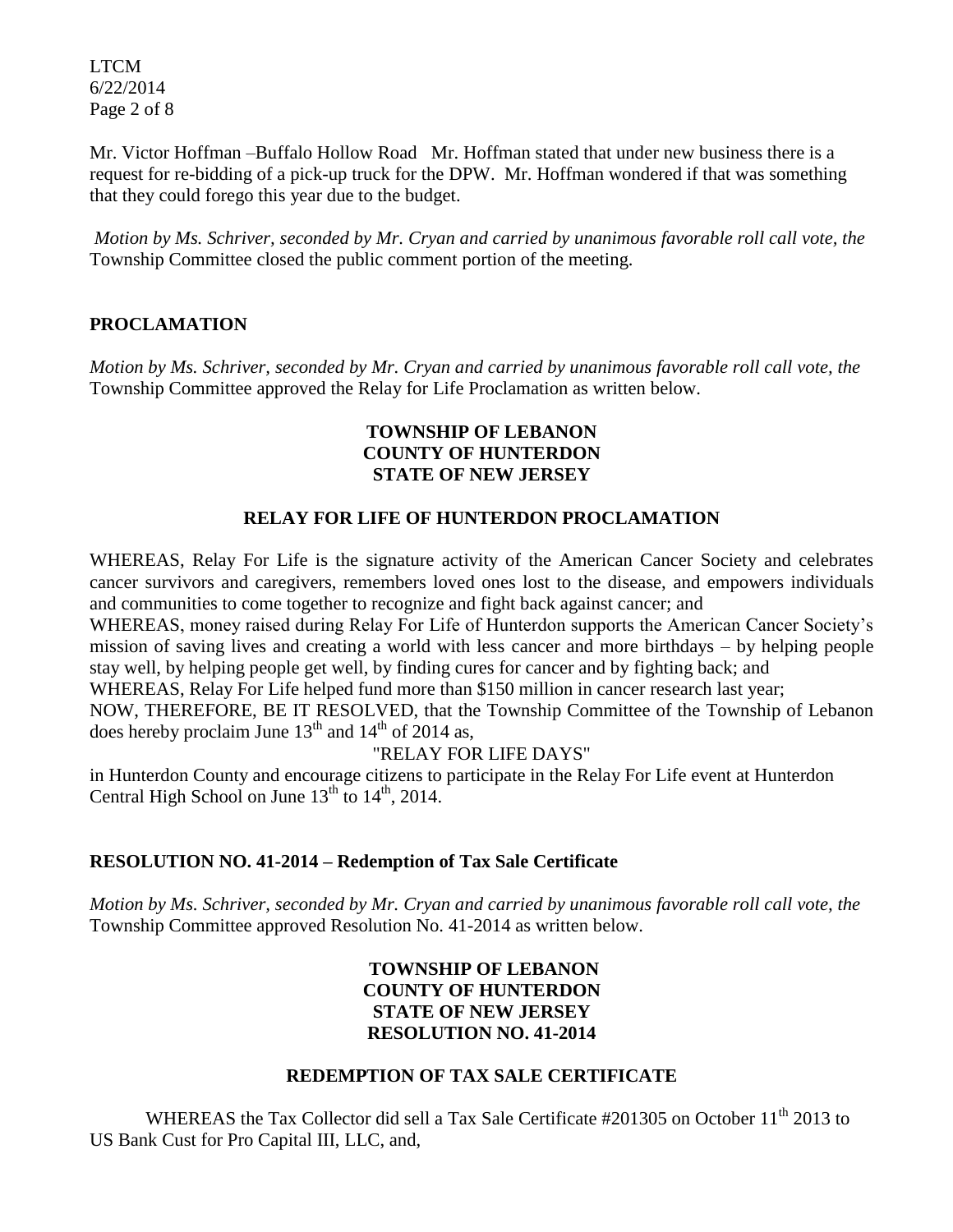LTCM 6/22/2014 Page 3 of 8

WHEREAS the amount of \$852.33 has been collected from Citi Financial, for redemption of this lien on this property, known as Block 29, Lot 19, 104 Hidden Hollow Lane, Lebanon Township, for Tax Sale Certificate #201305,

THEREFORE BE IT RESOLVED that the Treasurer be authorized to prepare and the Mayor, Treasurer and Clerk be authorized to sign a check in the amount of \$852.33 and,

THEREFORE BE IT FURTHER RESOLVED that the Treasurer be authorized to prepare and the Mayor, Treasurer and Clerk be authorized to sign a check in the amount of \$1,800.00 for the premium paid for Tax Sale Certificate #201305, and that these checks be mailed to the lien holder:

US Bank Cust for Pro Capital III, LLC US Bank Corp TLSG  $50 S 16<sup>th</sup> Street Suite 1950$ Philadelphia PA 19102

## **OLD BUSINESS**

### **Electronics Collection Event – JoAnn Fascenelli**

Ms. Fascenelli was present to provide the Committee with information regarding an electronic collection event that she wanted to hold for Township residents. Newtech was the company she suggested using. Alan Johnson of Hunterdon County Solid Waste & Recycling has used them as well as Warren County. There is money in the Recycling Tonnage Grant account and this is the kind of event that the money is to be used for.

*Motion by Ms. Schriver, seconded by Mr. Cryan and carried by unanimous favorable roll call vote, the*  Township Committee approved using Newtech for an Electronics Collection Event in the amount of \$1250.00.

#### **Veterans Exemption Request – Mark Petrowski**

Mayor McKee stated Mark Petrowski has requested a veteran's exemption. It had been brought before the Committee on June 13, 2013 when he was deemed exempt with disabilities for his honorable service in the army. Since that exemption, he has been re-evaluated and found to be unemployable and exempted back to 2010. He is now seeking relief in the amount of \$29,678.88, for property taxes that he has paid from 2010 through June, 2013. It has been a policy to honor the veterans in the past. At this time it is very hard to come up with that amount of money due to the budget, but the mayor would like to strike a balance between the taxpayers and the veterans. Ms. Schriver stated that she felt that he should be paid, but does not know where the money would come from. Attorney Cushing has done research on how other townships have handled this issue. Mr. Cryan stated that this has placed the township in a difficult position given the past practice. He suggested that maybe they could pay a portion, not all of it. Going forward, Mr. Cryan stated that the Committee should establish a policy for future Committees with guidelines to go by. Mr. Milkowski stated that is was a tough question, his heart says one thing but his head goes in another direction. He wanted more time to think about it.

Mayor McKee stated that the Committee needs to do more research, talk to the CFO and see how to approach this. For now, this is tabled to a later date; Ms. Schriver will talk to the CFO. The CFO is to inform Committee of options.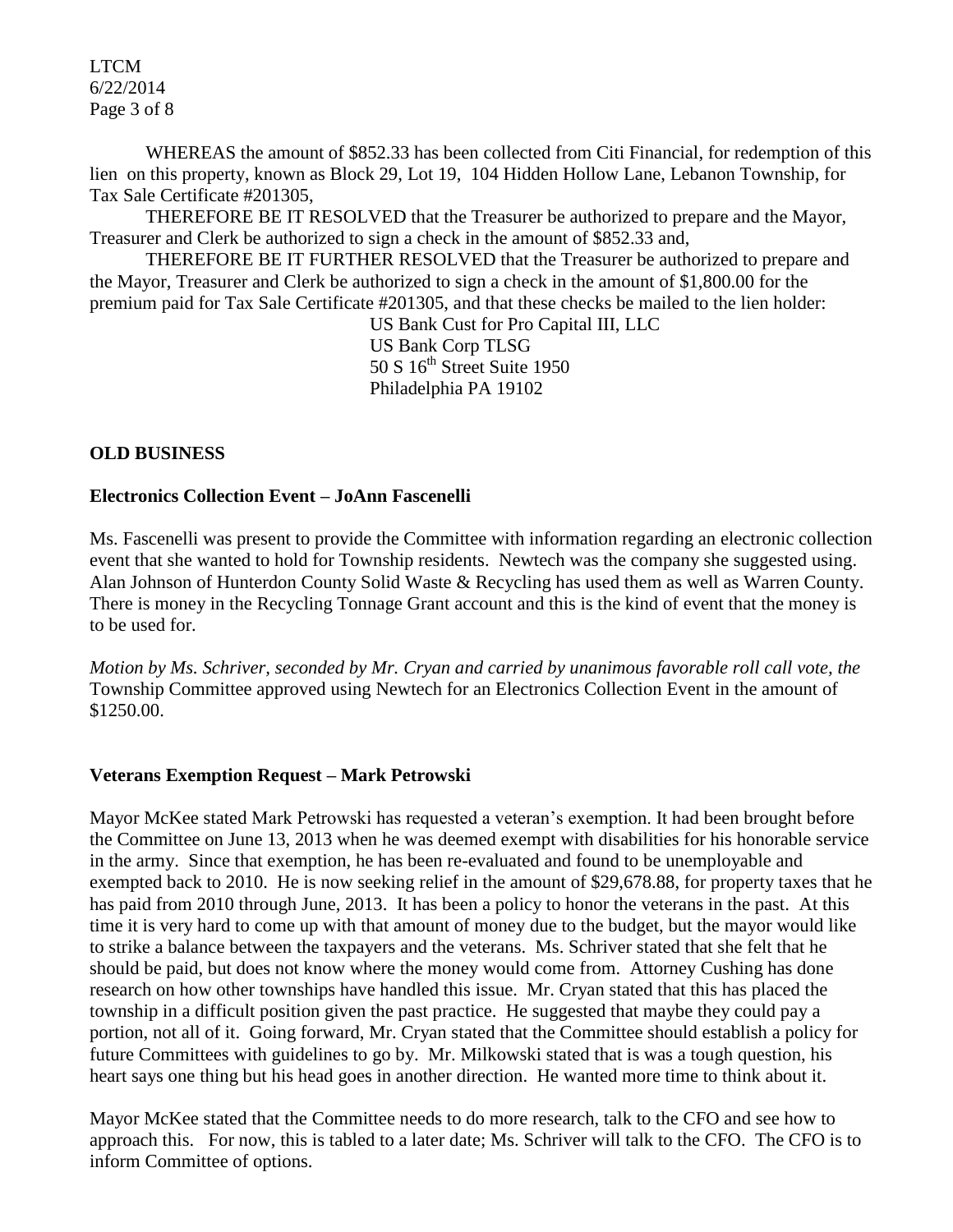LTCM 6/22/2014 Page 4 of 8

### **Township Volunteer Appreciation Event**

The Committee had canceled the Volunteer Appreciation dinner. Now they are considering holding one in conjunction with the Friends of Memorial Park. Charlie Fortenbacker stated that this had been discussed at the park meeting and they are willing to pay for some of the expenses. Jen Matyas was looking into prices for a BBQ. She found that the Q Crew was willing to work with us price wise. There are a variety of menus to choose from. They are available Sunday afternoons. They bring everything to the party, they do all the cooking on premise and they have servers. There was discussion as to whether to make it a family event or keep it for the volunteers and spouse. It was decided to keep it for the adults. September  $7<sup>th</sup>$  is the tentative date.

### **Recycling Documentation**

Mr. Cryan stated that he was not at the last meeting and in reviewing the minutes and documentation; he had a few questions regarding the recycling services with Raritan Valley. In going through the paperwork and reading them, he saw that on one of the forms it listed Mark Laul as the Township Administrator as the authorized person and his email address as the main contact. Mr. Cryan did not understand this. Mr. Cryan feels that this needs to be cleaned up – the right contact name, address and number on the forms, this is how mistakes happen. Mayor McKee stated that it should come from the Township any time something is commissioned; it should be done by a Township employee.

#### **NEW BUSINESS**

#### **Diane Glass – 332 Newport Road Donation**

Mayor McKee received a letter from Diane Glass regarding a piece of property on Newport Road, just down from the DPW building. It is a summer cottage that is in a high water table and has been left in neglect. Ms. Glass has inherited this through an aunt and she would like to donate it to the Township. Having wetlands, it does not have a marketable value to sell for a new home, so she is asking the Township to consider it. There is a dwelling on the property that Ms. Glass is going to have demoed. It is one and three quarter acres. Mr. Cryan asked if there is a buried oil tank. It is unknown. Ms. Glass has been in contact with Construction Official Charlie Rogers regarding the demolition of the structure. Attorney Cushing stated that the Committee should consider sending it to the Planning Board for a review. The Planning Board, to some degree, gives recommendations to the Governing Body on capital acquisitions. They could advise if this fits with any open space programs or goals that the Township may have. Mr. Milkowski stated that it would be the procedure and right way to go. He will take it to the Planning Board secretary for the next agenda.

## **DPW Manager Request to Rebid for Pick-up Truck**

Mr. Gabriel re-submitted his request to re-bid for a new 2015 pick up truck. This had been in the process last year but it was terminated. Mr. Cryan wanted to talk to Mr. Gabriel as to whether this needed to be done this year given the budget situation. Mr. Cryan suggested tabling it until he and Mr. Gabriel could discuss it. Mr. Milkowski thought that due to the loss of a 2006 dump truck, maybe they could get one vehicle to replace both. A few years ago they tried a smaller dump truck but larger than a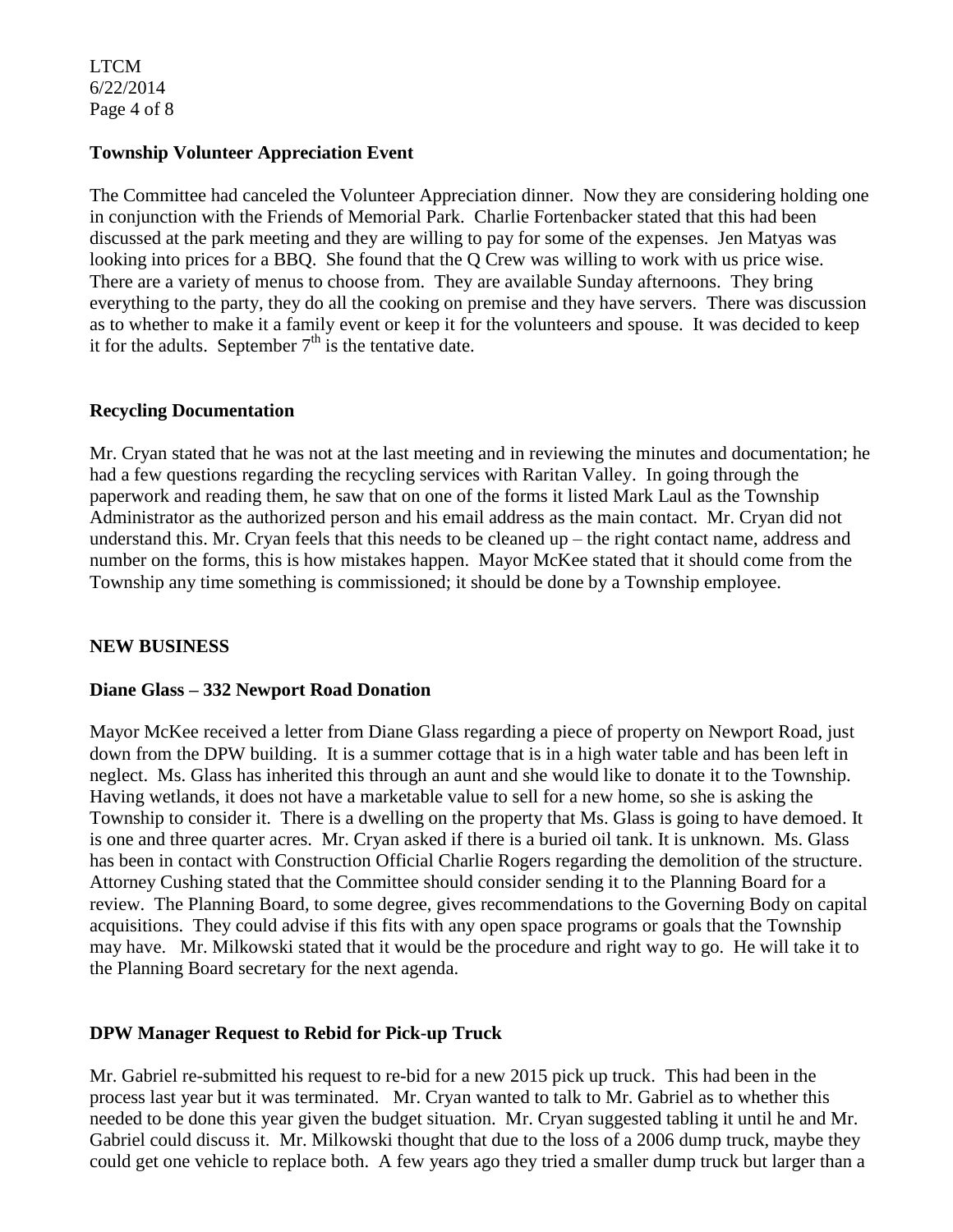LTCM 6/22/2014 Page 5 of 8

mason truck and from what he understood, it is working out well for them. Maybe one truck could do the job of both. The Committee decided to table the re-bid for now.

# **DPW Manager Request to Seek Bids for Black Top**

Mr. Gabriel requested to seek bids for black top. Mayor McKee stated the Mr. Gabriel has been doing a very good job of conserving money for the Township in looking for the best prices. Attorney Cushing suggested looking into the co-ops as it is easier than putting bids together. Mr. Cryan stated that traditionally Mr. Gabriel has realized a significant cost savings by bidding. Mr. Cryan also stated that Mr. Gabriel checks on where he is at in relationship to the co-ops. Attorney Cushing wants to make sure that the bidding is done with the proper documentation.

*Motion by Mr. Cryan, seconded by Mayor McKee and carried by unanimous favorable roll call vote, the* Township Committee authorized the DPW Supervisor to seek bids for black top.

### **PRESENTATION OF VOUCHERS**

Committee Members provided a description of vouchers exceeding \$1000.00.

*Motion by Ms. Schriver, seconded by Mayor McKee and carried by unanimous favorable roll call vote*, the Township Committee approved the bill lists for May 21, 2014 in the amount of \$75,529.76.

## **CORRESPONDENCE**

None

## **PUBLIC COMMENTS**

*Motion by Ms. Schriver, seconded by Mr. Cryan and carried by unanimous favorable roll call* vote, *the*  Township Committee opened the Public Comment portion of the meeting.

Mark Laul-3 Boulder Field Road- Mr. Laul explained that he would be confused too about the recycling paperwork. At the last meeting, he did not know that his name was still on the forms and would have asked for it to be corrected. The reason it came about was because of the budget meeting and the Committee had talked about dumpsters and all the options on how the Township can save money. Mr. Laul knew a person at Raritan Valley and called him and asked for some numbers to give to the Committee to see what could be done. He did not expect that his name would be on the documents. He was just looking for the money savings.

Erin Crail- 5 General Morgan Lane- Ms. Crail came to ask the Committee if there was any money in the budget for a resource officer for Voorhees High School. North Hunterdon has a full time officer in the school and he is paid for partially by the Board of Ed and partially by Clinton Township. Ms. Crail went to Voorhees Board of Ed meeting and she asked if they had any money in the budget. She found that they did have some money to be able to do it for Voorhees, but they challenged her to come and ask the Township for money. She asked the Committee if there was a creative way to give any assistance for a resource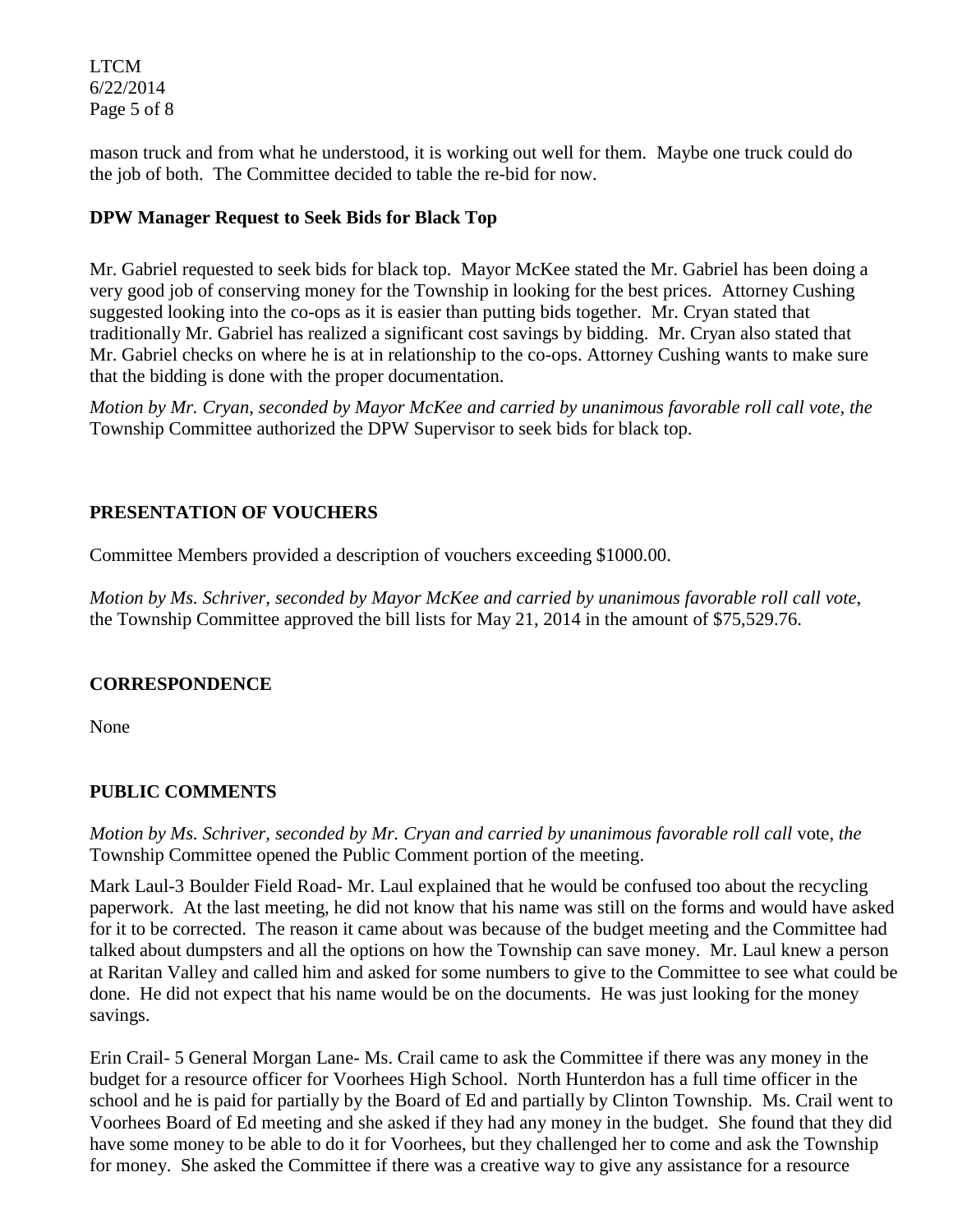LTCM 6/22/2014 Page 6 of 8

officer to be at the school. She feels that it is really important to protect the students and to have the resource officer dedicated to the high school and not wait for someone to respond there. Mayor McKee stated that he did not think that the resource officer would be dedicated to the high school. He would have the ability to travel amongst all the schools in Lebanon Township. Mayor McKee stated that there is no money available right now.

Mr. Milkowski spoke to the police chief and was informed that one of the police cars has a blown engine so they are down a vehicle. This vehicle was due to be phased out next year, so they brought one back into service that was to be phased out this year and are using it.

*Motion by Ms. Schriver, seconded by Mr. Cryan and carried by unanimous favorable roll call* vote, *the*  Township Committee closed the Public Comment portion of the meeting.

*Motion by Mr. Cryan, seconded by Ms. Schriver and carried by unanimous favorable roll call vote, the* Township Committee approved Resolution No. 42-2014 and convened in executive session at 8:05 p.m.

## **EXECUTIVE SESSION**

## **TOWNSHIP OF LEBANON COUNTY OF HUNTERDON STATE OF NEW JERSEY**

### **RESOLUTION NO. 42-2014 RESOLUTION AUTHORIZING EXECUTIVE SESSION**

**WHEREAS**, the Open Public Meetings Act; *N.J.S.A* 10:4-6 *et seq*., declares it to be the public policy of the State to insure the right of citizens to have adequate advance notice of and the right to attend meetings of the public bodies at which business affecting the public is discussed or acted upon; and

**WHEREAS**, the Open Public Meetings Act also recognizes exceptions to the right of the public to attend portions of such meetings; and

**WHEREAS**, the Mayor and Committee find it necessary to conduct an executive session closed to the public as permitted by the *N.J.S.A.* 40:4-12; and

**WHEREAS**, the Mayor and Committee will reconvene in public session at the conclusion of the executive session;

**NOW, THEREFORE, BE IT RESOLVED** by the Mayor and Committee of the Township of Lebanon, County of Hunterdon, State of New Jersey that they will conduct an executive session to discuss the following topic(s) as permitted by *N.J.S.A.* 40:4-12:

\_\_\_\_\_\_A matter which Federal Law, State Statute or Rule of Court requires be kept confidential or excluded from discussion in public (Provision relied upon:

\_\_\_\_\_\_\_\_\_\_\_\_\_\_\_\_\_\_\_\_\_\_\_\_\_\_\_\_\_\_\_\_\_\_\_\_\_\_\_\_\_\_\_\_\_\_\_\_\_\_\_);

\_\_\_\_\_\_A matter where the release of information would impair a right to receive funds from the federal government;

\_\_\_\_\_\_A matter whose disclosure would constitute an unwarranted invasion of individual privacy;

\_\_\_\_\_\_A collective bargaining agreement, or the terms and conditions thereof (Specify contract: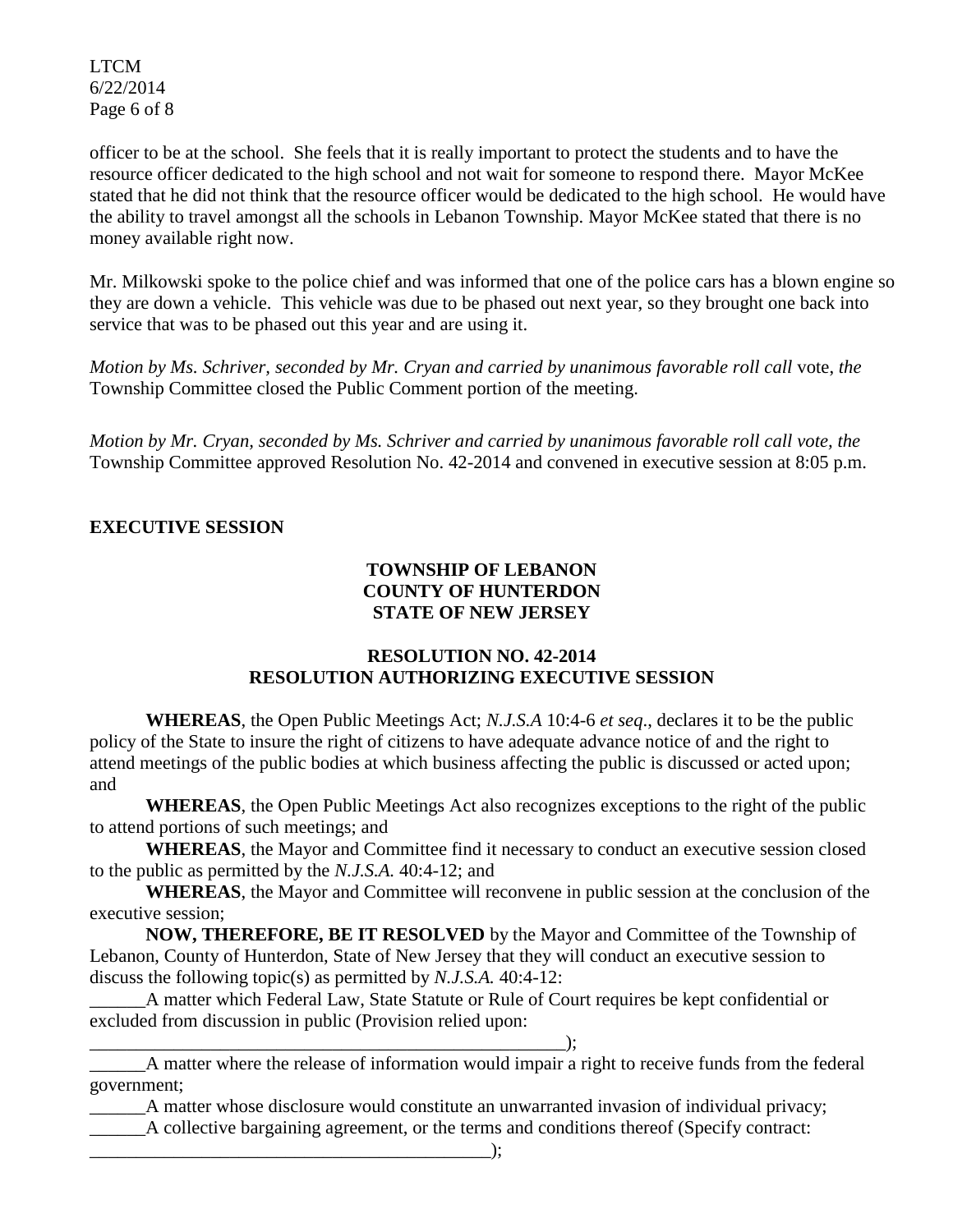#### LTCM 6/22/2014 Page 7 of 8

\_\_\_\_\_\_A matter involving the purpose, lease or acquisition of real property with public funds, the setting of bank rates or investment of public funds where it could adversely affect the public interest if discussion of such matters were disclosed; Real Estate Acquisitions;

Tactics and techniques utilized in protecting the safety and property of the public provided that their disclosure could impair such protection;

\_\_\_\_\_\_Investigations of violations or possible violations of the law;

 $X$  Pending or anticipated litigation or contract negotiation in which the public body is or may become a party; (The general nature of the litigation or contract negotiations is Professional Service Contracts\_\_\_\_\_\_. The public disclosure of such information at this time would have a potentially negative impact on the municipality's position in the litigation or negotiation; therefore this information will be withheld until such time as the matter concluded or the potential for negative impact no longer exists.)

 $\underline{X}$  Matters falling within the attorney-client privilege, to the extent that confidentiality is required in order for the attorney to exercise his or her ethical duties as a lawyer; (The general nature of the matter is: Collective Bargaining

OR the public disclosure of such information at this time would have a potentially negative impact on the municipality's position with respect to the matter being discussed; therefore this information will be withheld until such time as the matter is concluded or the potential for negative impact no longer exists.);

Matters involving the employment, appointment, termination of employment, terms and conditions of employment, evaluation of the performance, promotion or disciplining of any specific prospective or current public officer or employee of the public body, where all individual employees or appointees whose rights could be adversely affected have not requested in writing that the matter(s) be discussed at a public meeting; (The employee(s) and/or general nature of discussion is:

the public disclosure of such information at this time would violate the employee(s) privacy rights; therefore this information will be withheld until such time as the matter is concluded or the threat to privacy rights no longer exists.;

Deliberation occurring after a public hearing that may result in the imposition of a specific civil penalty or loss of a license or permit;

**BE IT FURTHER RESOLVED** that the Mayor and Committee hereby declare that their discussion of the subject(s) identified above may be made public at a time when the Township Attorney advises them that the disclosure of the discussion will not detrimentally affect any right, interest or duty of the Township or any other entity with respect to said discussion.

**BE IT FURTHER RESOLVED** that the Mayor and Committee, for the reasons set forth above, hereby declare that the public is excluded from the portion of the meeting during which the above discussion shall take place.

The Committee came out of the executive session, Attorney Cushing stated that he wanted to clarify that the Committee had gone into executive session regarding contract negotiations and collective bargaining.

Having no further business to come before the Committee a motion was made by Mr. Milkowski seconded by Mayor McKee and carried by unanimous favorable roll call vote to adjourn the meeting at 8:37 p.m.